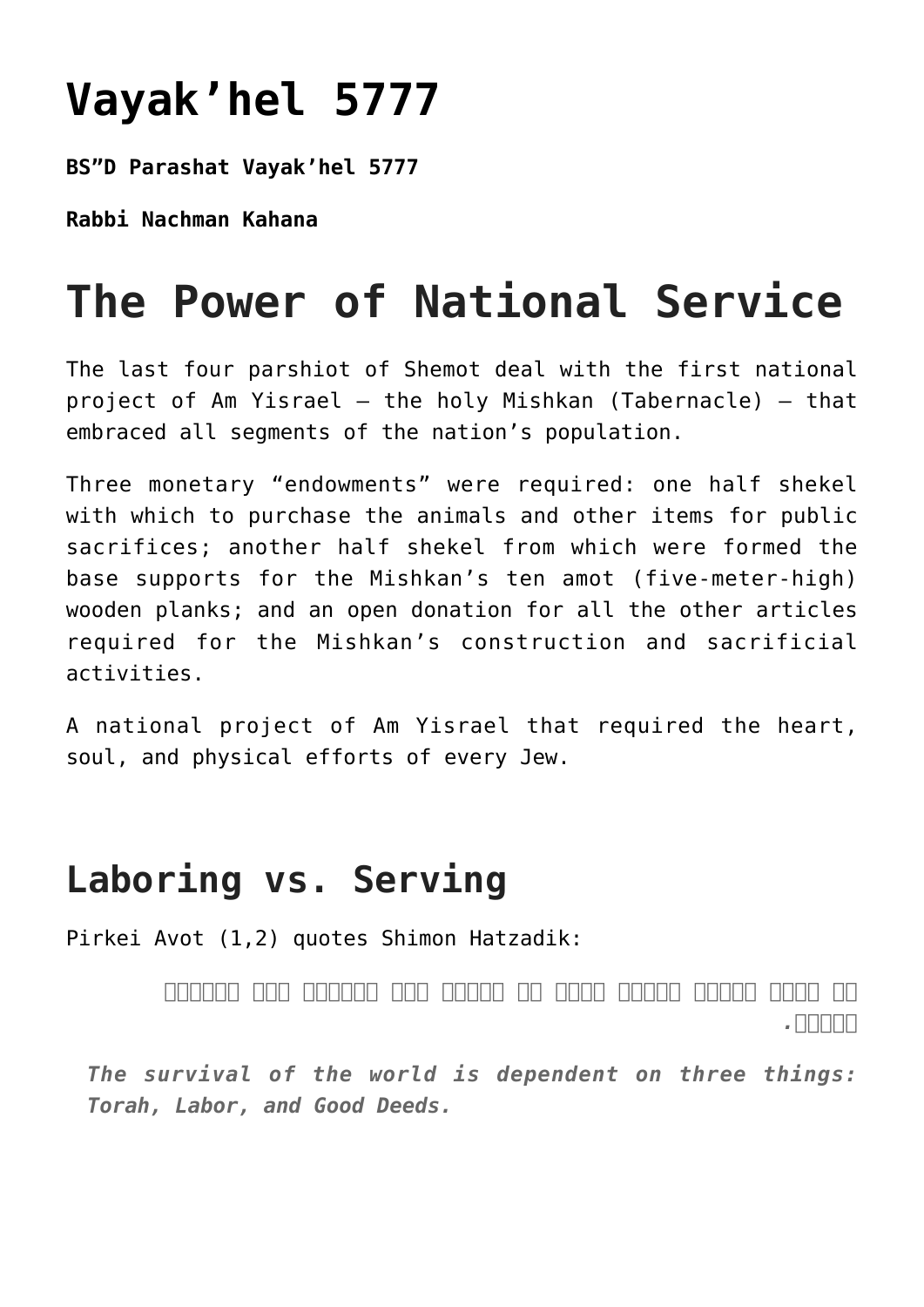Torah refers to the intimate connection one achieves with the Creator when delving in intellectual Torah study. It can be roughly compared to an electronic receiver activated by a transmitter when both are tuned to the same frequency.

Labor refers to the activities performed by the Kohanim and Levi'im in the Bet HaMikdash.

Good deeds are the minute by minute social interactions with one's fellow Jew in accordance with the letter and spirit of the verse: "Love thy fellow Jew as yourself".

As a Kohen, the concept of "Labor" in the Bet HaMikdash is especially intriguing.

Whenever I perform any of the functions incumbent upon a Kohen in our time, like the daily blessing of the congregation or a pidyon haben (redemption of a first born male child), including all the manifold functions in my mind's eye that I and my fellow Kohanim will perform in the rebuilt Bet HaMikdash, the words "labor" or "work" are the furthest from my mind. When the Bet HaMikdash will again be built on the Temple Mount, we will not labor, nor will we work. We will serve.

Indeed, the word "lechahen" (to function as a Kohen) means to serve – not to labor.

I recall my wife once asking our son, who is a senior officer in Tzahal, how many hours a day he works. He replied: "Imma, I don't work. I serve".

On the conceptual level what he was saying was that when one is involved in spiritual matters – Torah study, mitzvot -the most lofty being defending Jewish lives (which defers even Shabbat and Yom Kippur), one does not work or labor, but rather one serves HaShem, as a child serves a parent.

In a wider sense, we in Eretz Yisrael, notwithstanding one's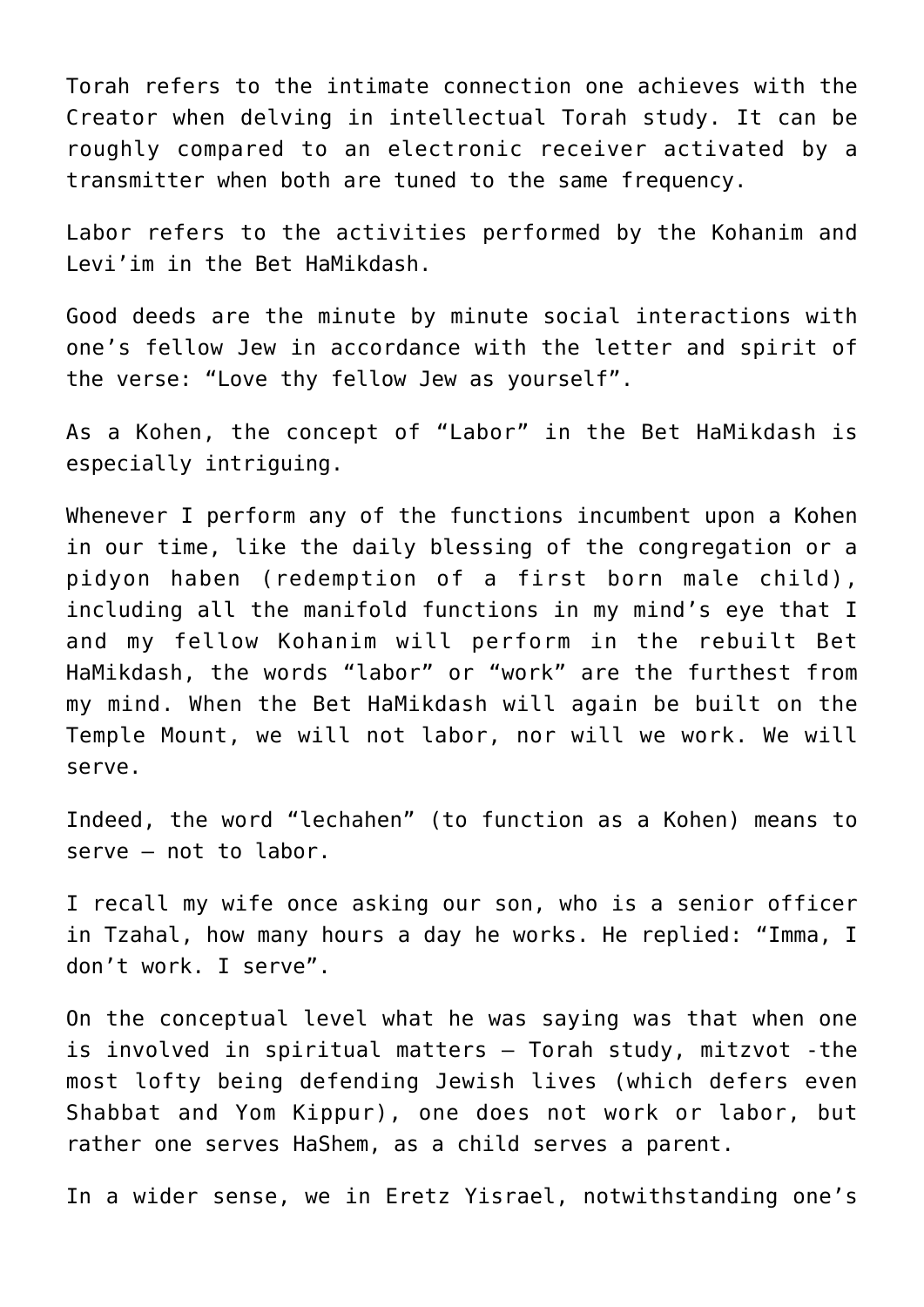profession, serve HaShem and the Jewish nation. This is the meaning of Moshe's message when he informed Am Yisrael that HaShem had declared them to be:

*ממלכת כהנים וגוי קדוש*

*A kingdom of Kohanim and a holy nation*

That even though Kohanim make up about 5% of the nation, in Eretz Yisrael where we all contribute to HaShem's mandated goal of fashioning a God centered society through agricultural halakhot, industry, medicine and road paving, we are all ascended to the status of Kohen, for here we all serve HaShem.

A friend from Bnei Brak once told me the following incident involving his teenage daughter. She was normal in every way, until with no apparent reason, she suddenly became extremely introverted. After many failed attempts to persuade the girl to disclose the reason for her changed behavior, she finally revealed the reason for her despondency.

She never knew what her father's profession was. Until one day when traveling from Petach Tikva to Bnei Brak, she saw her father paving the road. She described her profound embarrassment because her friends also saw her father – a common laborer.

He then told his daughter the following: "True, I am not a rosh yeshiva nor am I a talmid chacham, however, on the road that I am paving, many thousands of people will travel. The vast majority will be going to perform a Torah mitzvah, each in his own way. As a teacher or student, a soldier, a son or daughter going to see a parent, or the myriad activities that make up one's life. In the world to come when they calculate my mitzvot, I will have a share in every one of the mitzvot from all the millions of cumulative kilometers traveled on the